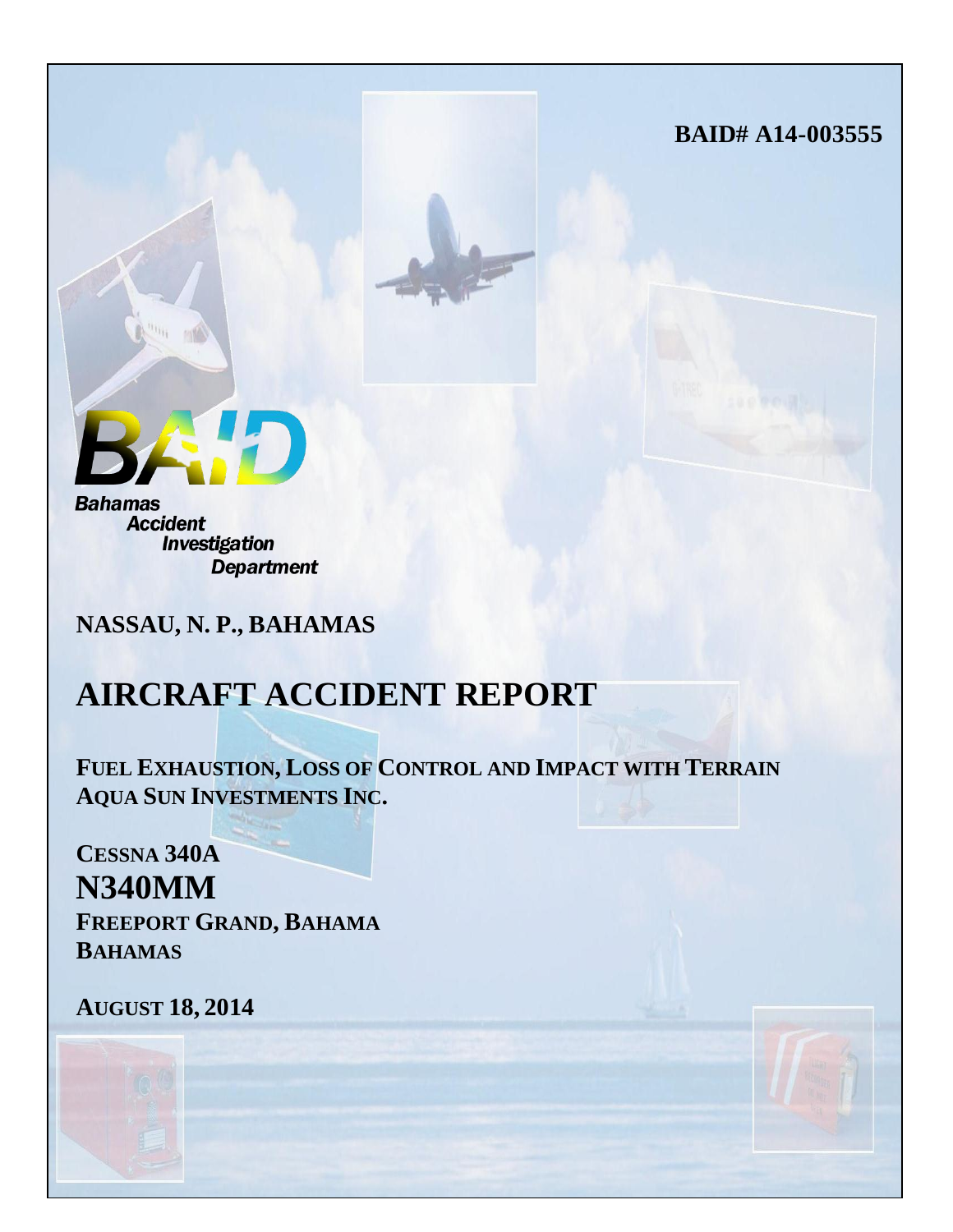

**BAHAMAS CIVIL AVIATION AUTHORITY ACCIDENT INVESTIGATION DEPARTMENT P. O. BOX AP-59244 BLAKE NASSAU N. P., BAHAMAS**

# **AIRCRAFT ACCIDENT REPORT**



# **CESSNA 340A N340MM FUEL EXHAUSTION, LOSS OF CONTROL AND IMPACT WITH TERRAIN FREEPORT, GRAND BAHAMA, BAHAMAS**

# **AUGUST 18, 2014**

Abstract: This report outlines the circumstances involving the accident of  $A$ qua Sun Investments Inc., aircraft N340MM, a Cessna 340A aircraft that crashed while on a left base approach to runway 06 at the Grand Bahama International Airport (MYGF) on August 18, 2014 at approximately 10:02am local time (1402UTC). This crash resulted in four (4) fatalities. The pilot advised ATC that he was "out of fuel" and crashed a short time later.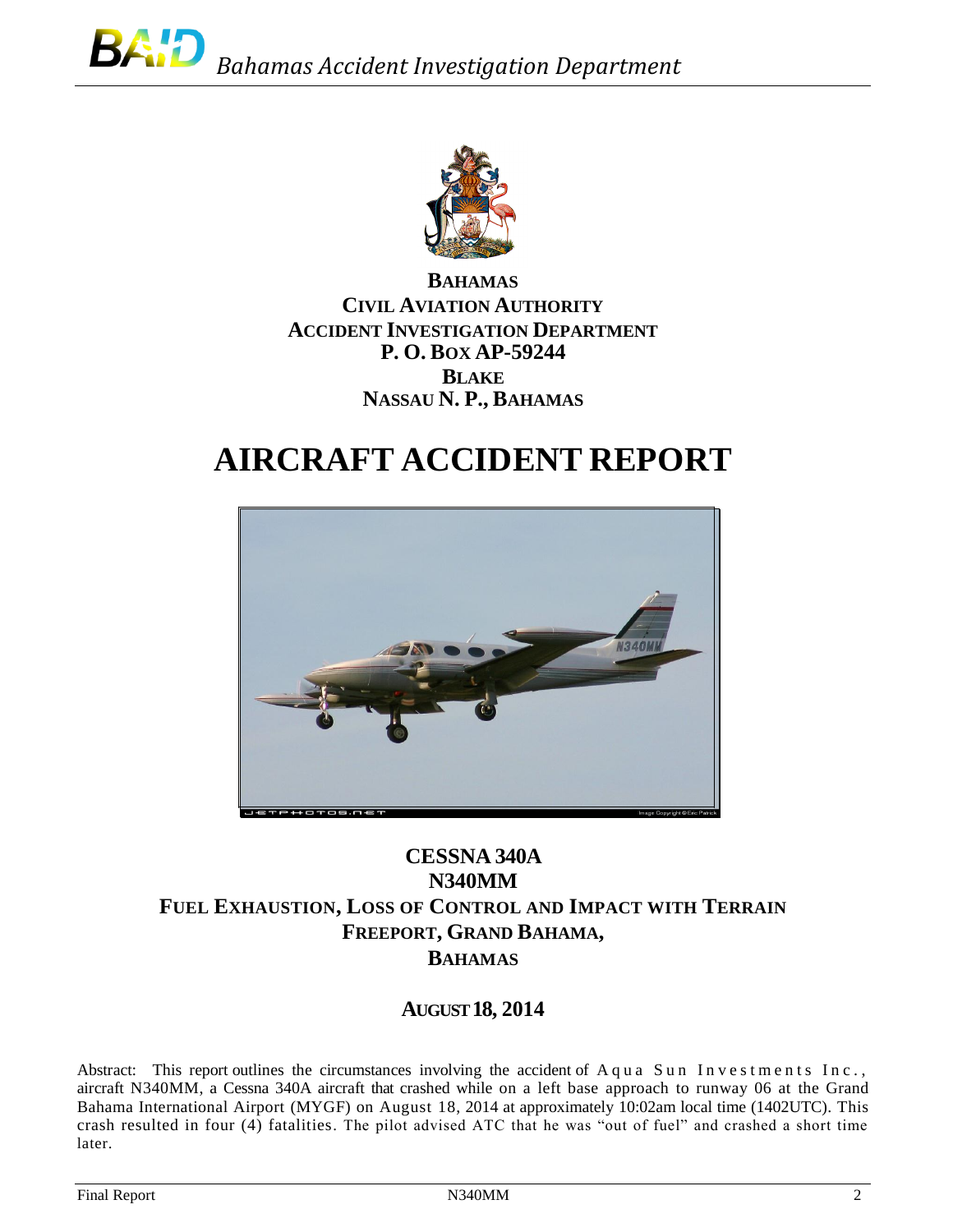

The Bahamas Accident Investigation Department (BAID) is the accident investigation unit of the **Civil Aviation Authority** (BCAA).

The BAID's function is to promote and improve safety and public confidence in the aviation industry through excellence in:

- Independent investigation of aviation accidents and other safety occurrences
- Safety data recording, analysis and research
- Fostering safety awareness, knowledge and action.

#### **The BAID does not investigate for the purpose of apportioning blame or to provide a means for determining liability.**

The BAID performs its functions in accordance with the provisions of the *Bahamas Civil Aviation (Safety) (Amendment) Regulations (CASAR) 2014, Schedule 19, International Civil Aviation Organization (ICAO) Annex 13* and, where applicable, relevant international agreements.

The Bahamas Accident Investigation Department is mandated by the Ministry of Transportation and Aviation to investigate air transportation accidents and incidents, determine probable causes of accidents and incidents, issue safety recommendations, study transportation safety issues and evaluate the safety effectiveness of agencies and stakeholders involved in air transportation.

The BAID makes public its actions and decisions through accident reports, safety studies, special investigation reports, safety recommendations and safety alerts. When the BAID issues a safety recommendation, the person, organization or agency must provide a written response within 90 days. That response must indicate whether the person, organization or agency accepts the recommendation, any reasons for not accepting part or all of the recommendation, and details of any proposed safety action to give effect to the recommendation.

Official Copies of accident reports can be obtained by contacting:

**Mr. Ivan Cleare Director (Acting) Bahamas Civil Aviation Authority JL Center, Blake Road P. O. Box N975 Nassau N. P., Bahamas (242) 397-4700**

Unofficial copies of the reports can be viewed on the BAID website at [www.aaipu-bcaa.com](http://www.aaipu-bcaa.com/)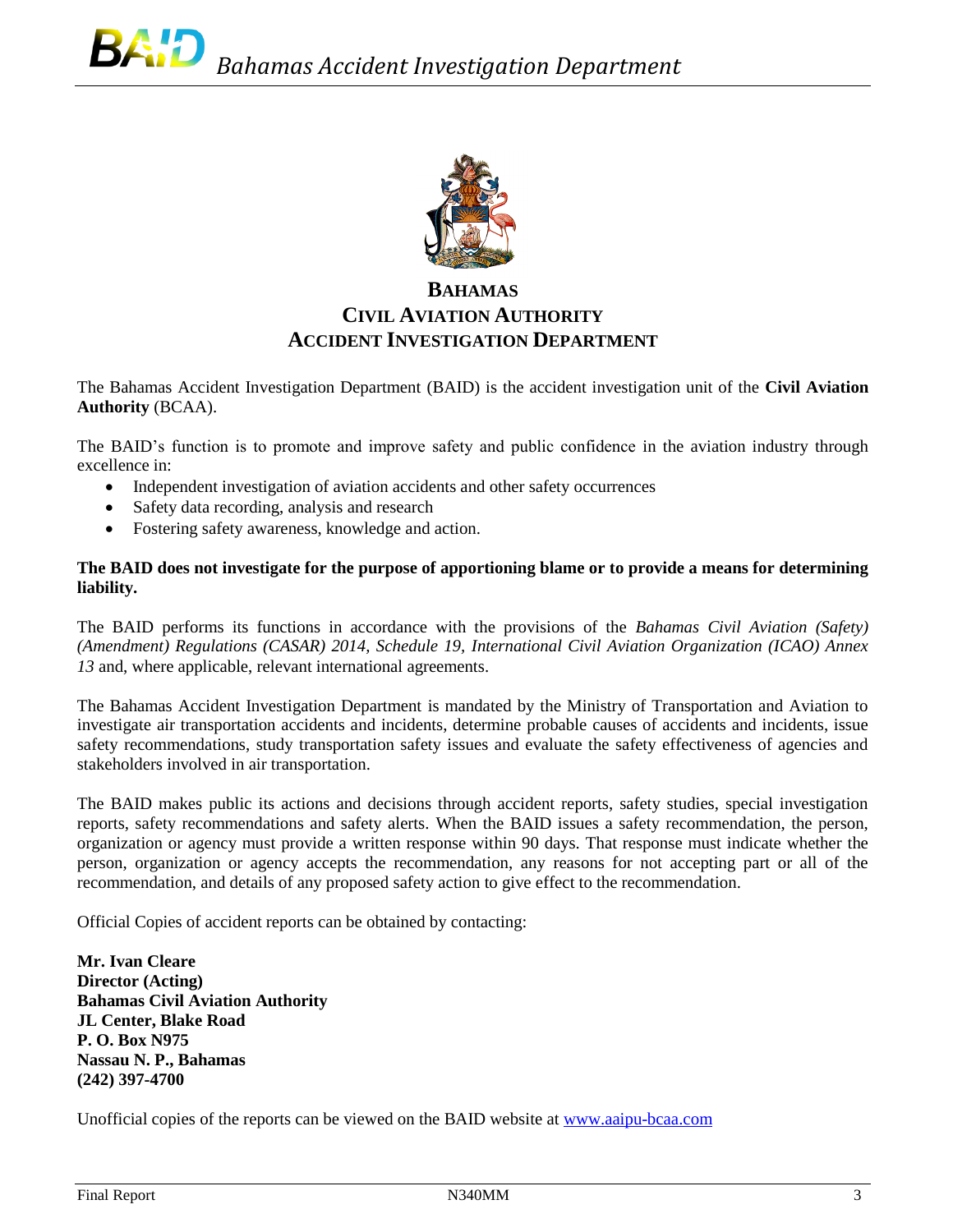

### **TABLE OF CONTENTS**

| <b>TITLE 10</b> |  |
|-----------------|--|
| 1.0<br>1.1      |  |
| 1.2             |  |
| 1.3             |  |
| 1.4             |  |
| 1.5             |  |
| 1.6             |  |
| 1.6.1           |  |
| 1.6.2           |  |
| 1.6.3           |  |
| 1.6.4           |  |
| 1.6.5           |  |
| 1.6.6           |  |
| 1.6.7           |  |
|                 |  |
| 1.8             |  |
| 1.9             |  |
| 1.10            |  |
| 1.10.1          |  |
| 1.10.2          |  |
| 1.11            |  |
| 1.12            |  |
| 1.12.1          |  |
| 1.12.2          |  |
| 1.12.3          |  |
| 1.13            |  |
| 1.14            |  |
| 1.15            |  |
| 1.15.1          |  |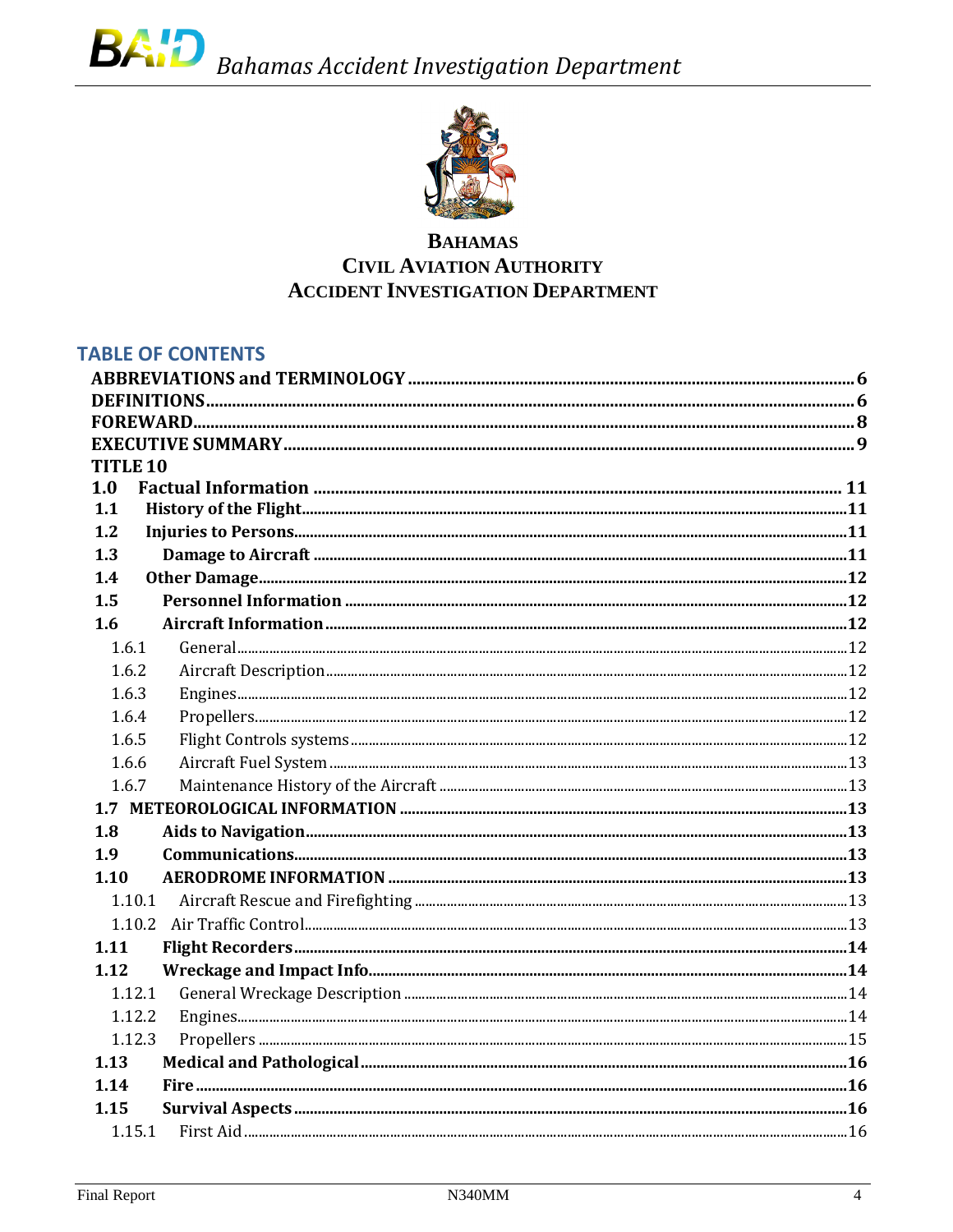# **BAD** Bahamas Accident Investigation Department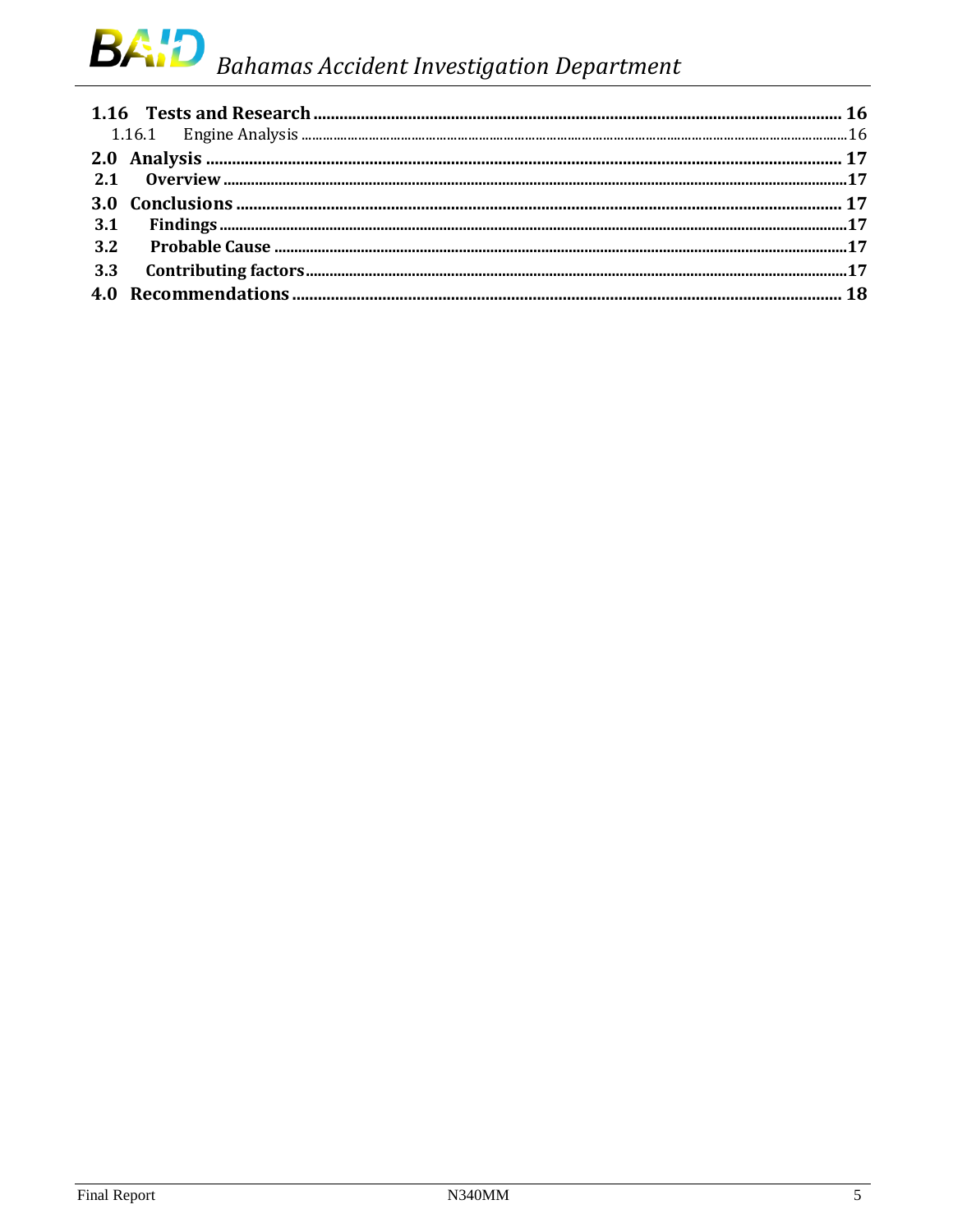#### <span id="page-5-0"></span>**ABBREVIATIONS AND TERMINOLOGY**

*When the following terms are used in this report, they have the following meanings:*

| <b>ATS</b>  | <b>Air Traffic Services</b>         | <b>ICAO</b>  | <b>International Civil Aviation</b> |
|-------------|-------------------------------------|--------------|-------------------------------------|
| <b>ATC</b>  | Air Traffic Control                 |              | Organization                        |
| <b>BAID</b> | <b>Bahamas Accident</b>             | <b>MET</b>   | Meteorological Office /             |
|             | <b>Investigation Department</b>     |              | Department                          |
| <b>BCAA</b> | <b>Bahamas Civil Aviation</b>       | <b>METAR</b> | Weather Report furnished by         |
|             | Authority                           |              | Meteorological Department           |
| <b>CASR</b> | <b>Bahamas Civil Aviation</b>       | <b>MYGF</b>  | Grand Bahama Int'l Airport          |
|             | (Safety) Regulations                | NM or nm     | <b>Nautical Miles</b>               |
| <b>CFIT</b> | Controlled Flight into Terrain      | <b>NTSB</b>  | <b>National Transportation</b>      |
| $C$ of A    | <b>Certificate of Airworthiness</b> |              | <b>Safety Board</b>                 |
| $C$ of $R$  | Certificate of Registration         | <b>NVM</b>   | Non Volatile Memory                 |
| <b>CVR</b>  | Cockpit Voice Recorder              | <b>SMOH</b>  | Since Major Overhaul                |
| <b>DCA</b>  | Director of Civil Aviation          | <b>USA</b>   | United States of America            |
| <b>EST</b>  | Eastern Standard Time (-4           | <b>VFR</b>   | <b>Visual Flight Rules</b>          |
|             | hours to convert from UTC)          | UTC/Z        | Universal Coordinated Time /        |
| <b>FAA</b>  | <b>Federal Aviation</b>             |              | Zulu time                           |
|             | Administration                      |              |                                     |

#### <span id="page-5-1"></span>**DEFINITIONS**

When the following terms are used in this report, they have the following meanings as per BASR 2013 and ICAO *Annex 13;*

**Accident -** An occurrence associated with the operation of an aircraft which takes place between the times any person boards the aircraft with the intention of flight until such time as all such persons have disembarked, in which:

- a) a person is fatally or seriously injured as a result of:
- being in the aircraft, or

— direct contact with any part of the aircraft, including parts which have become detached from the aircraft, or

— direct exposure to jet blast, except when the injuries are from natural causes, self-inflicted or inflicted by other persons, or when the injuries are to stowaways hiding outside the areas normally available to the passengers and crew; or

b) the aircraft sustains damage or structural failure which:

— adversely affects the structural strength, performance or flight characteristics of the aircraft, and

— would normally require major repair or replacement of the affected component, except for engine failure or damage, when the damage is limited to the engine, its cowlings or accessories; or for damage limited to propellers, wing tips, antennas,

tires, brakes, fairings, small dents or puncture holes in the aircraft skin; or

- c) the aircraft is missing or is completely inaccessible.
	- Note 1.— For statistical uniformity only, an injury resulting in death within thirty days of the date of the accident is classified as a fatal injury by ICAO.

Note 2.— An aircraft is considered to be missing when the official search has been terminated and the wreckage has not been located.

**Accredited representative -** A person designated by a State, on the basis of his or her qualifications, for the purpose of participating in an investigation conducted by another State.

**Adviser** - A person appointed by a State, on the basis of his or her qualifications, for the purpose of assisting its accredited representative in an investigation.

**Aircraft -** Any machine that can derive support in the atmosphere from the reactions of the air other than the reactions of the air against the earth's surface.

**Causes -** Actions, omissions, events, conditions, or a combination thereof, which led to the accident or incident.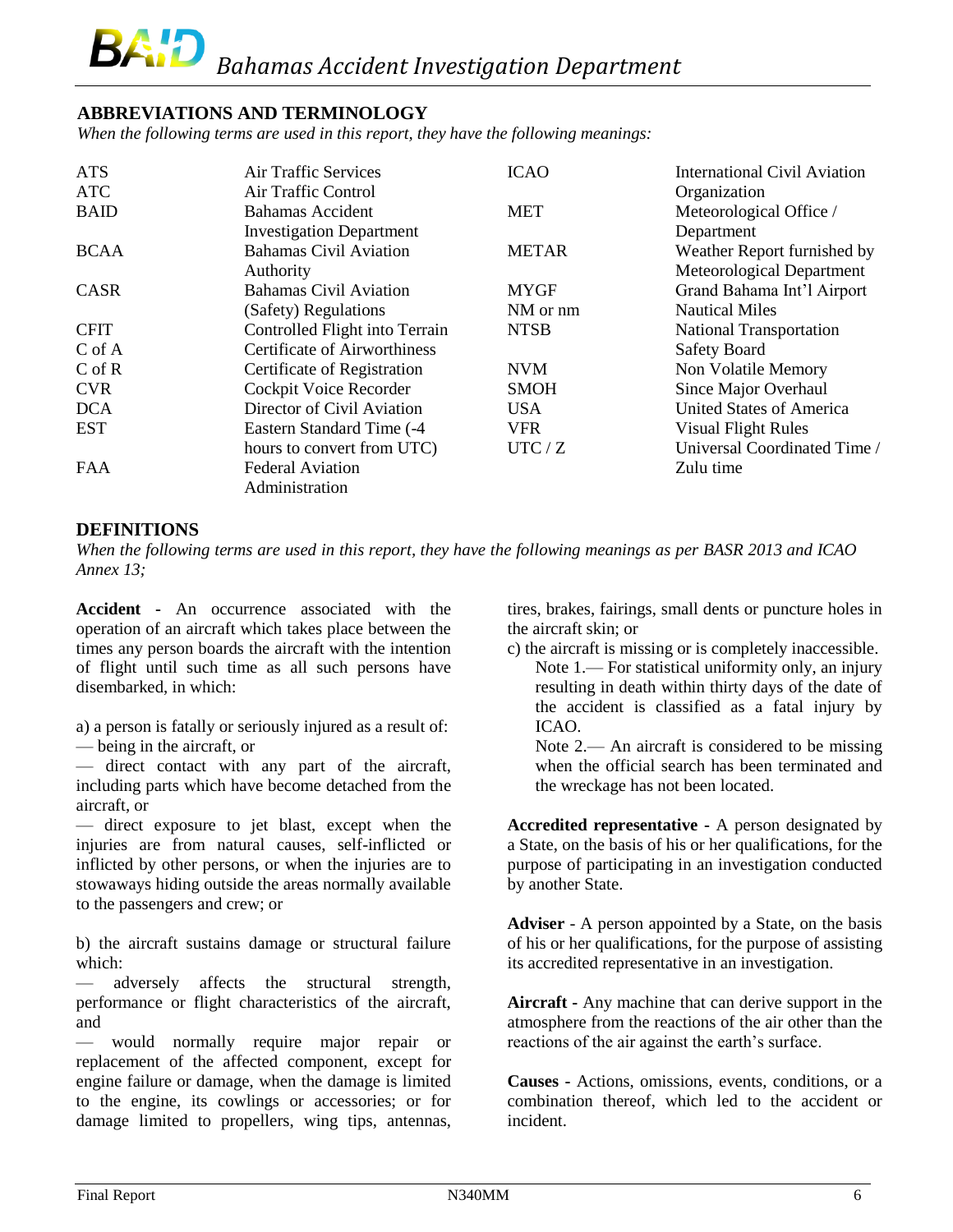**CFIT -** Controlled Flight into Terrain occurs when an airworthy aircraft under the complete control of the pilot is inadvertently flown into terrain, water, or an obstacle. The pilots are generally unaware of the danger until it is too late.

**Fatal injury** - means any injury which results in death within 30 days of the accident.

**Investigation -** A process conducted for the purpose of accident prevention which includes the gathering and analysis of information, the drawing of conclusions, including the determination of causes and, when appropriate, the making of safety recommendations.

**Investigator-in-charge -** A person charged, on the basis of his or her qualifications, with the responsibility for the organization, conduct and control of an investigation.

Note.— Nothing in the above definition is intended to preclude the functions of an investigator-in-charge being assigned to a commission or other body.

**Maximum mass -** Maximum certificated take-off mass.

**Operator -** A person, organization or enterprise engaged in or offering to engage in an aircraft operation.

**Preliminary Report.** The communication used for the prompt dissemination of data obtained during the early stages of the investigation.

**Safety Recommendation.** A proposal of the accident investigation authority of the State conducting the investigation, based on information derived from the investigation, made with the intention of preventing accidents or incidents.

**State of Design -** The State having jurisdiction over the organization responsible for the type design.

**State of Manufacture -** The State having jurisdiction over the organization responsible for the final assembly of the aircraft.

**State of Occurrence -** The State in the territory of which an accident or incident occurs.

**State of the Operator -** The State in which the operator's principal place of business is located or, if there is no such place of business, the operator's permanent residence.

**State of Registry -** The State on whose register the aircraft is entered.

Note: - In the case of the registration of aircraft of an International operating agency on other than a national basis, the States constituting the agency are jointly and severally bound to assume the obligations which, under the Chicago Convention, attach to a State of Registry. See, in this regard, the Council Resolution of 14 December 1967 on Nationality and Registration of Aircraft Operated by International Operating Agencies which can be found in Policy and Guidance Material on the Economic Regulation of International.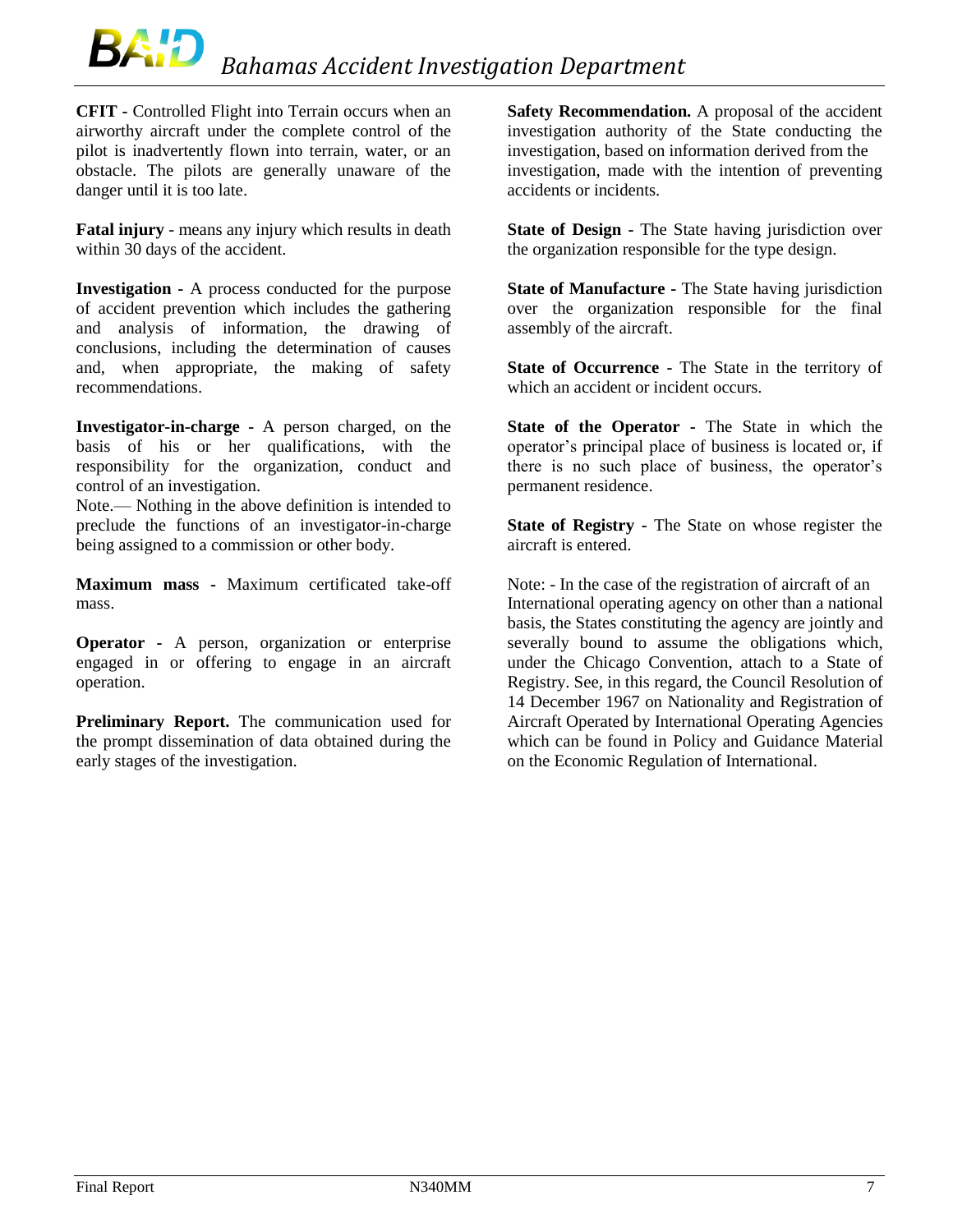#### <span id="page-7-0"></span>**FOREWARD**

July 29, 2015

Mr. Ivan L. Cleare Director (Acting) Bahamas Civil Aviation Authority P.O. Box N-975 Nassau, N.P., Bahamas

Sir

On behalf of the Bahamas Accident Investigation Department (BAID) the following report is being submitted outlining the circumstances of the fatal accident involving N340MM, a Cessna 340A aircraft, registered in the United States of America (USA) to Aqua Sun Investment Inc., Ormond Beach, Florida. This accident occurred on August 18, 2014 at approximately 10:02am EST, (1402UTC) in waters located five (5) miles northwest of Grand Bahama International Airport (MYGF), Grand Bahama, Bahamas. The aircraft was on a left base for landing to runway 06. The pilot reported to ATC that he was "out of fuel" and crashed a short time later.

This report is submitted pursuant to Part XII, Regulation 80, and Schedule 19 of the Bahamas Civil Aviation (Safety)(Amendment) Regulation (BASR 2013) and in accordance with Annex 13 to the Convention on International Civil Aviation Organization (ICAO). In accordance with referenced regulations and annex, the fundamental purpose of such investigation is to determine the circumstances and causes of these events, with a view to the preservation of life and the avoidance of similar occurrences in the future. It is not the purpose of such investigations to apportion blame or liability.

This report contains facts which have been determined up to the time of publication. Information is published to inform the aviation industry and the public of the circumstances surrounding this accident. The contents of this report may be subjected to alterations or corrections if additional factual information becomes available.

Regards

Delvin R. Major Investigator in Charge Bahamas Civil Aviation Authority Accident Investigation Department JL Center, Blake Road Nassau, N. P., Bahamas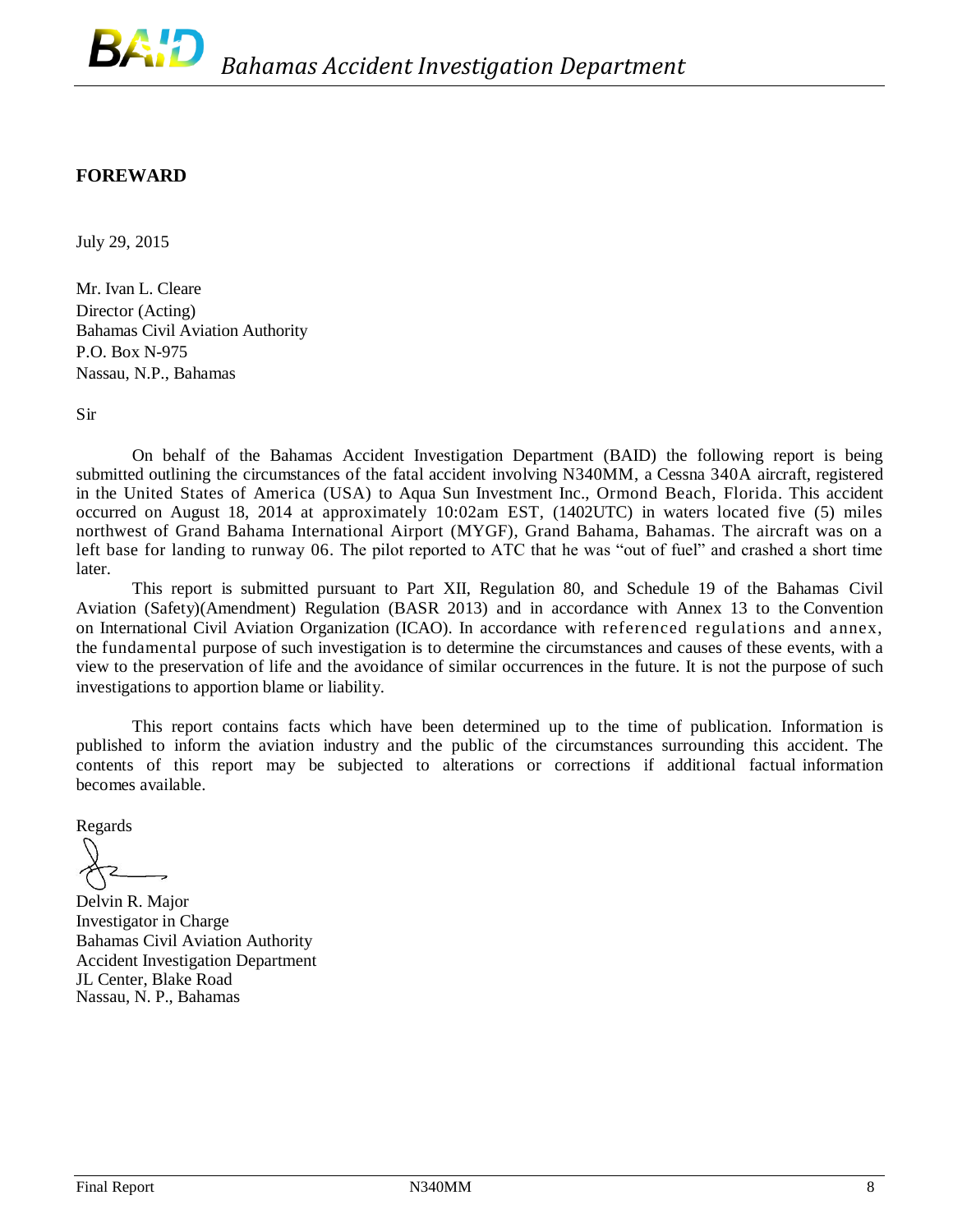

#### <span id="page-8-0"></span>**EXECUTIVE SUMMARY**

On August 18<sup>th</sup> 2014 at approximately 10:02am EST, (1402Z) UTC, a Cessna 340A aircraft, registration N340MM, registered to and operated by Aqua Sun Investments Inc., crashed in shallow waters approximately 5 nautical miles northwest of Grand Bahama International Airport (MYGF), on the 300 degree radial, while on a left base for a landing on runway 06.

The aircraft was on an instrument flight rules (IFR) flight plan from Ormond Beach Municipal Airport (KOMN), Ormond Beach, Florida to (MYGF). Freeport Approach Control (ATC) was notified by Miami Center sometime after 9:00am (1300Z) UTC that N340MM was inbound on an (IFR) flight plan. Upon contact with the aircraft, ATC apprised the pilot of the weather conditions, re-cleared the pilot to Freeport VOR and told him the approach that could be expected. After acknowledgement by the pilot, ATC cleared the pilot to the approach altitude of two thousand feet for the RNAV-GPS runway 06 approach. At this time the aircraft control was handed over to Freeport Control Tower who instructed the pilot to join the left base for runway 06 and to report 5 miles from the airport.

During his communications with Freeport Control Tower the pilot reported that he was "out of fuel" and that he would be "dead sticking it in." In a later communication the pilot stated that he "was going to be in the water five miles from the airport." Following this communication the Control Tower made several attempts to reestablish communication with the aircraft with no success.

Freeport Control Tower made request of aircraft departing and inbound to assist in locating N340MM, by over flying the vicinity in which the pilot last reported, for visual confirmation of the missing Cessna 340A. It was at this time that an inbound aircraft reported seeing the aircraft down at 5 miles on the 300 radial off the ZFP VOR. Visual meteorological conditions prevailed at the time of the accident.

The official notification of the accident was made to the Bahamas Accident Investigation Department (BAID) of the Civil Aviation Authority at Lynden Pindling International Airport, Nassau, N. P., Bahamas shortly after the accident occurred. The investigation c o m m e n c e d i m m e d i a t e l y at 10:07 local time (1407Z) UTC upon notification of the IIC. The investigation was conducted by Inspector Delvin R. Major (Investigator-in-Charge) of the Bahamas Accident Investigation Department (BAID), Flight Standards Inspectorate (FSI), Airworthiness Inspectors, Operations Inspectors, Human Factors and other administrative personnel. Valuable assistance was also received from the National Transportation Safety Board (NTSB), the Federal Aviation Administration (FAA) and Manufacturers of the aircraft and engine components, Royal Bahamas Defense Force (RBDF), Royal Bahamas Police Force (RBPF), Bahamas Air Sea Rescue Association (BASRA) and other local first responders.

The pilot's incorrect fuel calculations resulting in fuel exhaustion to both engines has been determined as a major contributing factor in the accident.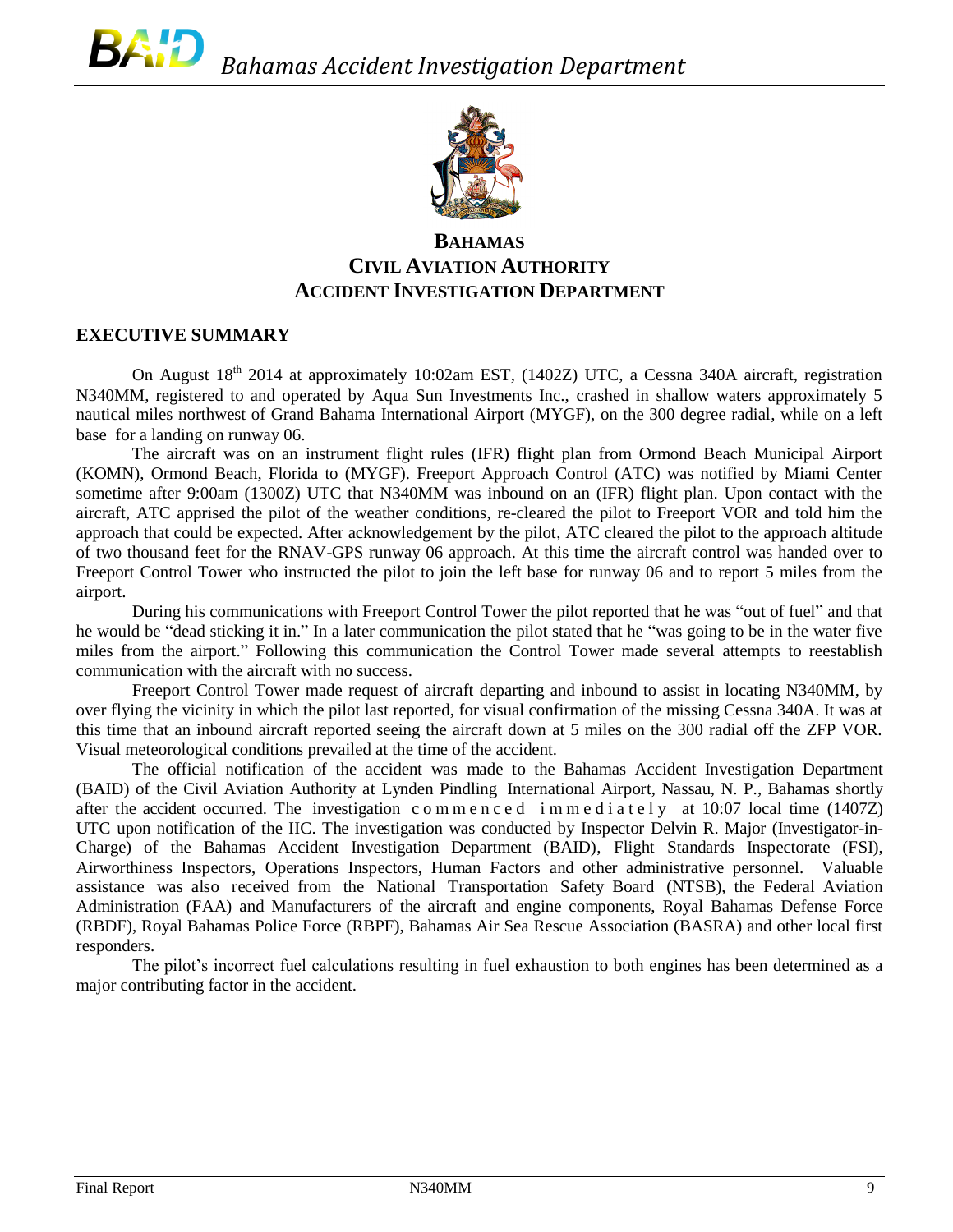

#### <span id="page-9-0"></span>**TITLE**

| <b>Registered Owner:</b>                           | Aqua Sun Investment Inc.                                                                                                                    |  |  |
|----------------------------------------------------|---------------------------------------------------------------------------------------------------------------------------------------------|--|--|
| <b>Operator:</b>                                   | Aqua Sun Investment Inc.                                                                                                                    |  |  |
| <b>Manufacturer:</b>                               | Cessna Aircraft Company                                                                                                                     |  |  |
| <b>Aircraft Type:</b>                              | Cessna Model 340A                                                                                                                           |  |  |
| <b>Nationality:</b>                                | <b>United States of America</b>                                                                                                             |  |  |
| <b>Registration:</b>                               | N340MM                                                                                                                                      |  |  |
| <b>Place of Accident:</b>                          | In shallow waters approx., five $(5)$ miles northwest on a left base to<br>runway 06, at Grand Bahama International Airport (MYGF), Bahamas |  |  |
| <b>Date and Time:</b>                              | A u g u s t 18, 2014 at 10:02am local Time, (1402UTC)                                                                                       |  |  |
| <b>Notification:</b>                               | DCA, NTSB, ICAO, FAA, Cessna Aircraft Company and<br><b>Continental Motors</b>                                                              |  |  |
| <b>Investigating Authority:</b>                    | <b>Bahamas Civil Aviation Authority</b><br><b>Accident Investigation Department</b>                                                         |  |  |
| <b>Investigator in Charge:</b>                     | Delvin R. Major                                                                                                                             |  |  |
| <b>Accredited Representatives:</b>                 | Mr. Paul Cox - NTSB                                                                                                                         |  |  |
| <b>Technical Advisors:</b>                         | Mr. Ernest Hall – Cessna Aircraft Company.<br>Mr. Mike Council – Continental Motors Inc.<br>Mr. James Jelinski – FAA                        |  |  |
| <b>Releasing Authority:</b>                        | <b>Bahamas Civil Aviation Authority</b>                                                                                                     |  |  |
| <b>Date of Final Report</b><br><b>Publication:</b> | July 29, 2015                                                                                                                               |  |  |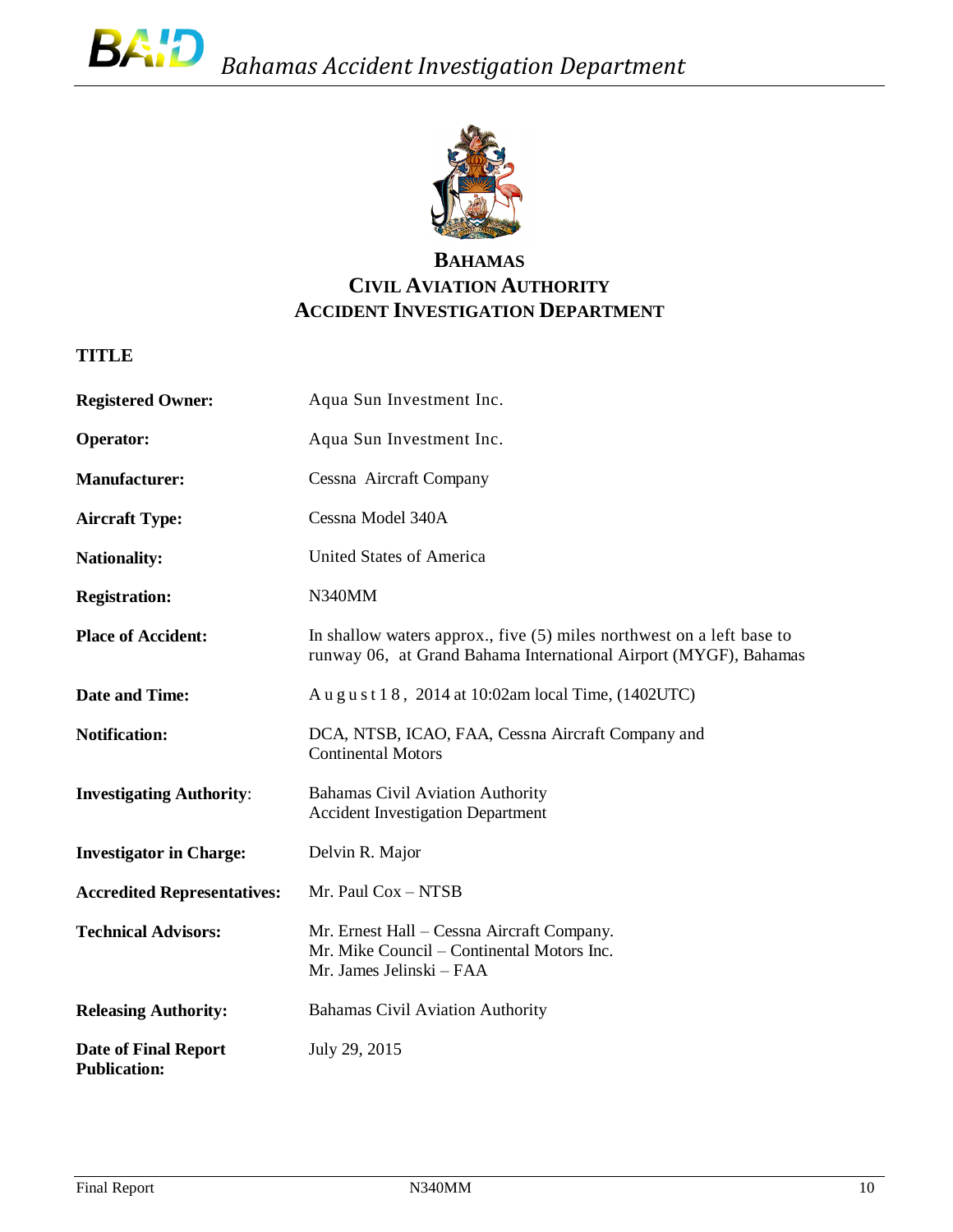#### <span id="page-10-1"></span><span id="page-10-0"></span>**1.0 FACTUAL INFORMATION**

#### **1.1 HISTORY OF THE FLIGHT**

On  $18$  A u g u s t,  $2014$  at  $10:02$ am local time (1402Z) UTC a fixed wing, twin-engine, Cessna 3 4 0 A aircraft, United States registration N340MM, serial number 340A0635, crashed into waters while on a left base to runway 06 at Grand Bahama International Airport (MYGF) Freeport, Grand Bahama, Bahamas.

The aircraft departed Ormond Beach Municipal Airport (KOMN) at 8:51am local time (1251Z) for Grand Bahama International Airport (MYGF) on an Instrument Flight Rules (IFR) flight plan with the pilot and three passengers aboard.

Sometime after 9:00am (1300Z) an IFR inbound flight plan on N340MM was received by Freeport Approach Control from Miami Center. Upon initial contact with Freeport Approach Control the pilot was given weather advisory, re-cleared to Freeport VOR and told to maintain four thousand feet and report at JAKEL intersection. He was also advised to expect an RNAV runway six approach.

After the pilot's acknowledgement of the information he later acknowledged his position crossing JAKEL. Freeport Approach then instructed the aircraft to descend to two thousand feet and cleared him direct to JENIB intersection for the RNAV runway six (6) approach. After descending to two thousand feet the pilot indicated to Freeport Approach that he had the field in sight and was able to make a visual approach. Freeport Approach re-cleared the aircraft for a visual approach and instructed the pilot to contact Freeport Control Tower on frequency 118.5.

At 9:57am (1357Z) N340MM established contact with Freeport Tower and was cleared for the visual approach to runway six; he was told to join the left base and report at five (5) DME.

At 10:01am (1401Z) the pilot reported being out of fuel and his intention was to dead stick the aircraft into the airport from seven miles out at an altitude of one thousand five hundred feet.

A minute later the pilot radioed ATC to indicate they "were going down and expected to be in the water about five miles north of the airport." Freeport Tower tried to get confirmation of the last transmission but was unable to. Several more calls went out from Freeport Tower to N340MM but communication was never reestablished.

Freeport Control Tower then made request of aircrafts departing and arriving to assist in locating the lost aircraft by over flying the vicinity of the last reported position to see if visual contact could be made. An inbound aircraft reported seeing an aircraft

down five miles from the airport on the 300 degree radial of the ZFP VOR. Calls were made to all the relevant agencies and search and rescue initiated.

The aircraft was located at GPS coordinates 26˚ 35.708'N and 078˚ 47. 431 W. The aircraft received substantial damage as a result of the impact and crash sequence. There were no survivors.

 $\mathbf{I}$ 

| <b>Injuries</b> | <b>Crew   Passengers   Others  </b> | <b>Total</b> |
|-----------------|-------------------------------------|--------------|
| Fatal           |                                     |              |
| Serious         |                                     |              |
| Minor/None      |                                     |              |

<span id="page-10-2"></span>**1.2 INJURIES TO PERSONS**

#### <span id="page-10-3"></span>**1.3 DAMAGE TO AIRCRAFT**

The aircraft sustained substantial damage due to the impact sequence and subsequent partial water submersion. The nose and baggage compartment area of the aircraft was crushed and buckled aft to the front pressure bulkhead displacing the windshield and upper fuselage.

The left wing out board of the left engine nacelle was displaced upward and the leading edge deformed toward the wing front spar. About midposition of the left wing outboard to the wing tip was partially missing. The right wing remained attached but received damage mainly to the wingtip.

The cockpit was buckled aftward to about fuselage station 152.75. There was also an aftward buckle on the left side of the cockpit from the bottom of the airplane toward the top and creases and tearing were also observed in the cabin fuselage.

The aft fuselage was partially separated at about fuselage station 252.00 and at fuselage station 363.00.

The empennage was buckled along its length and partially separated about the vertical and horizontal stabilizer attachments. The cockpit and cabin seating were displaced by the impact forces and subsequent physical damage to the aircraft.

The left engine was separated from the left wing nacelle and was displaced a few feet forward of the left wing. A portion of the left propeller hub assembly remained attached to the left engine crankshaft flange while all three blades separated from the propeller hub and were found 15 to 20 feet in front of the airplane.

The right engine became partially detached at the nacelle. The right engine propeller was separated from the right engine crankshaft flange and one blade was separated from the hub assembly.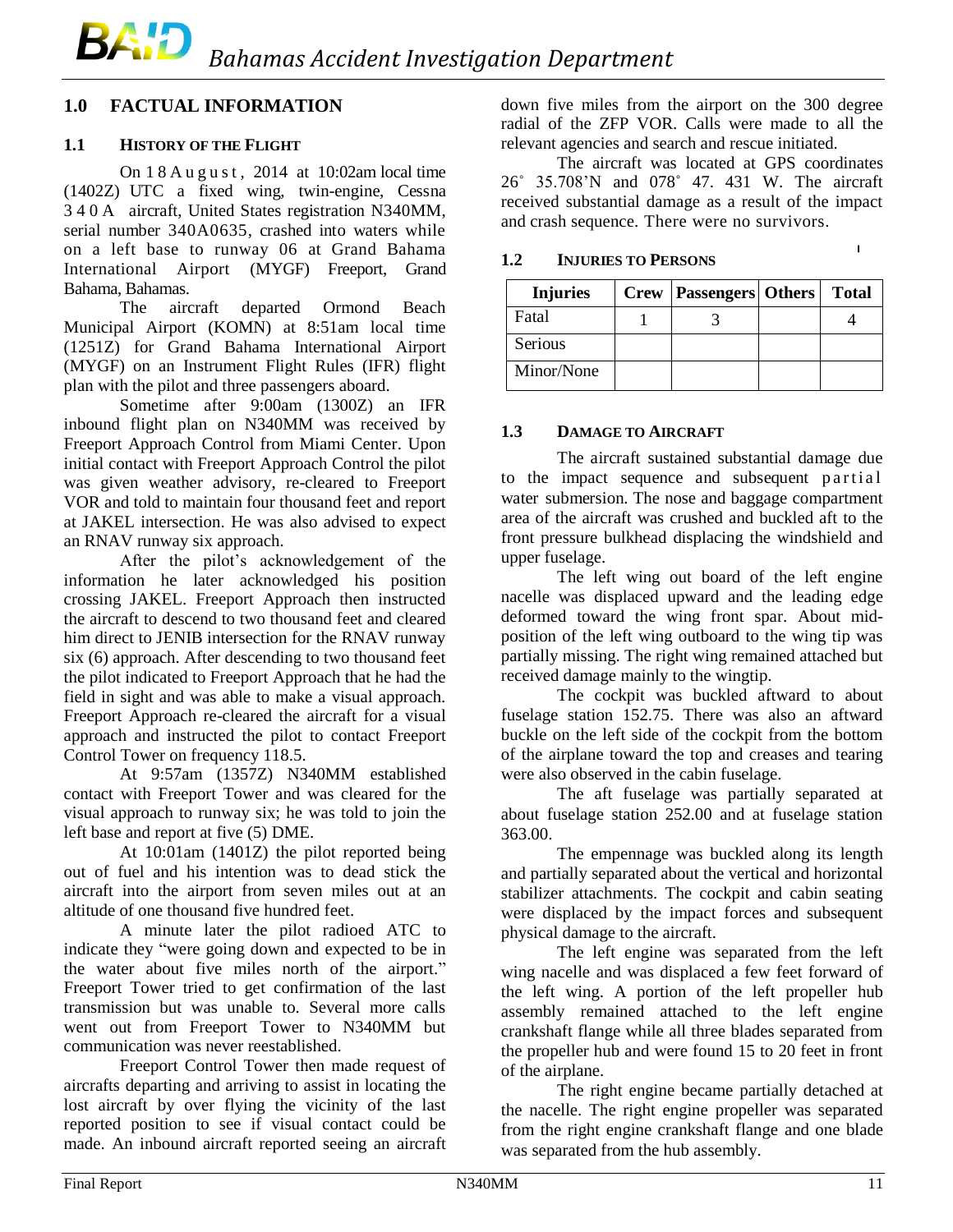#### <span id="page-11-0"></span>**1.4 OTHER DAMAGE**

Other than damage sustained by the aircraft and subsequent recovery efforts, no other damage were reported whether to person, structure or environment.

#### <span id="page-11-1"></span>**1.5 PERSONNEL INFORMATION**

The pilot of the aircraft was a forty seven (47) year old male of Ormond Beach Florida, he was a Canadian citizen. He was the holder of a valid FAA private pilot license with Airplane Single Engine Land, Airplane Single Engine Sea, Airplane Multi Engine Land, Airplane Multi Engine Sea and Instrument Airplane privileges with no limitations which was issued on 03 March,  $2007$ . The pilot was also the holder of a United States third class medical certificate issued March, 2013.

The pilot total flying hours as a pilot or total flying hours in the aircraft type involved in the accident was not ascertained. The hours flown by the pilot in the last 24 hours, 7 days or 90 days prior to the accident is unknown.

#### <span id="page-11-2"></span>**1.6 AIRCRAFT INFORMATION**

#### <span id="page-11-3"></span>*1.6.1 General*

N340MM, was a fixed wing multi-engine six place pressurized cabin Cessna 340A aircraft which was manufactured in 1979 by Cessna Aircraft Company and designated serial number 340A0635.

The aircraft was fitted with two (2) reciprocating direct drive engines, model number TSIO 520-NB, manufactured by Teledyne Continental Motors, with two McCauley model number 3AF32C515 constant speed, variable pitch propellers. The aircraft was listed in the normal category, standard classification.

The aircraft was issued an Airworthiness Certificate on January 12, 1979. At the time of the accident the aircraft had a total time of 5572.8 hours.

#### <span id="page-11-4"></span>*1.6.2 Aircraft Description*

The Cessna 340A is a twin engine, all metal, low wing airplane, with retractable, tricycle landing gear. The fuselage is of semi-monocoque construction: the wing, tailplane and fin are of conventional aluminum construction. The cabin pressurization system is the same as that found in the Cessna 400 twin series aircrafts. The aircraft was configured with two forward seats for pilot and co-pilot and four passenger seats aft of the pilot and co-pilot seats, in club configuration.

#### <span id="page-11-5"></span>*1.6.3 Engines*

The Cessna 340A is powered by two Teledyne Continental Motors model TSIO-520-NB engines which are turbo charged, fuel injected, direct drive, aircooled and horizontally opposed with six cylinders and a displacement of 520 cubic inches.

The engines are normally rated at 310 horsepower, however, the engines fitted to N340MM had the RAM Aircraft LP STC installed increasing the horsepower output from 310 to 335 horsepower at 38 inches manifold pressure. The serial numbers of the engines were 503200 left and 519010 right. Each engine is provided with an oil pump, fuel pump, vacuum pump, propeller governor, tachometer generator, starter and alternator.

Each engine had, at the time of the accident, accumulated total times of 1207.2 hours since major overhaul.

#### <span id="page-11-6"></span>*1.6.4 Propellers*

Propellers installed on the Left and Right engines of N340MM, were manufactured by McCauley Accessory Division Cessna Aircraft Company model number 3AF32C515 serial numbers 960534 and 960645 respectively.

The types of propellers were all metal, threebladed, constant speed, full feathering, single acting, non-reversible, hydraulically actuated, governor regulated propellers. Each propeller utilizes oil pressure which opposes the force of springs and counterweights to obtain correct pitch for engine load.

Each propeller had, at the time of the accident, accumulated total times of 1207.2 hours since major overhaul.

#### <span id="page-11-7"></span>*1.6.5 Flight Controls systems*

The flight control system consists of the ailerons, elevators and rudder and their respective trim systems. All of these systems are constructed of aluminum and are statically balanced. These primary flight controls gives the aircraft movement about its roll, vertical and yaw axis.

The pilot has control authority of the ailerons and elevators by the yoke (control wheel) in the cockpit through a series of cables, pulleys, bell cranks and rods linking the yoke to the flight control. Deflection of the rudder is achieved by movement of the rudder pedals, this movement transmitted to the rudder by cables pulleys and bell crank.

The trim tab for the aileron is attached to the left wing aileron and the trim tab for the elevator is attached to the right elevator.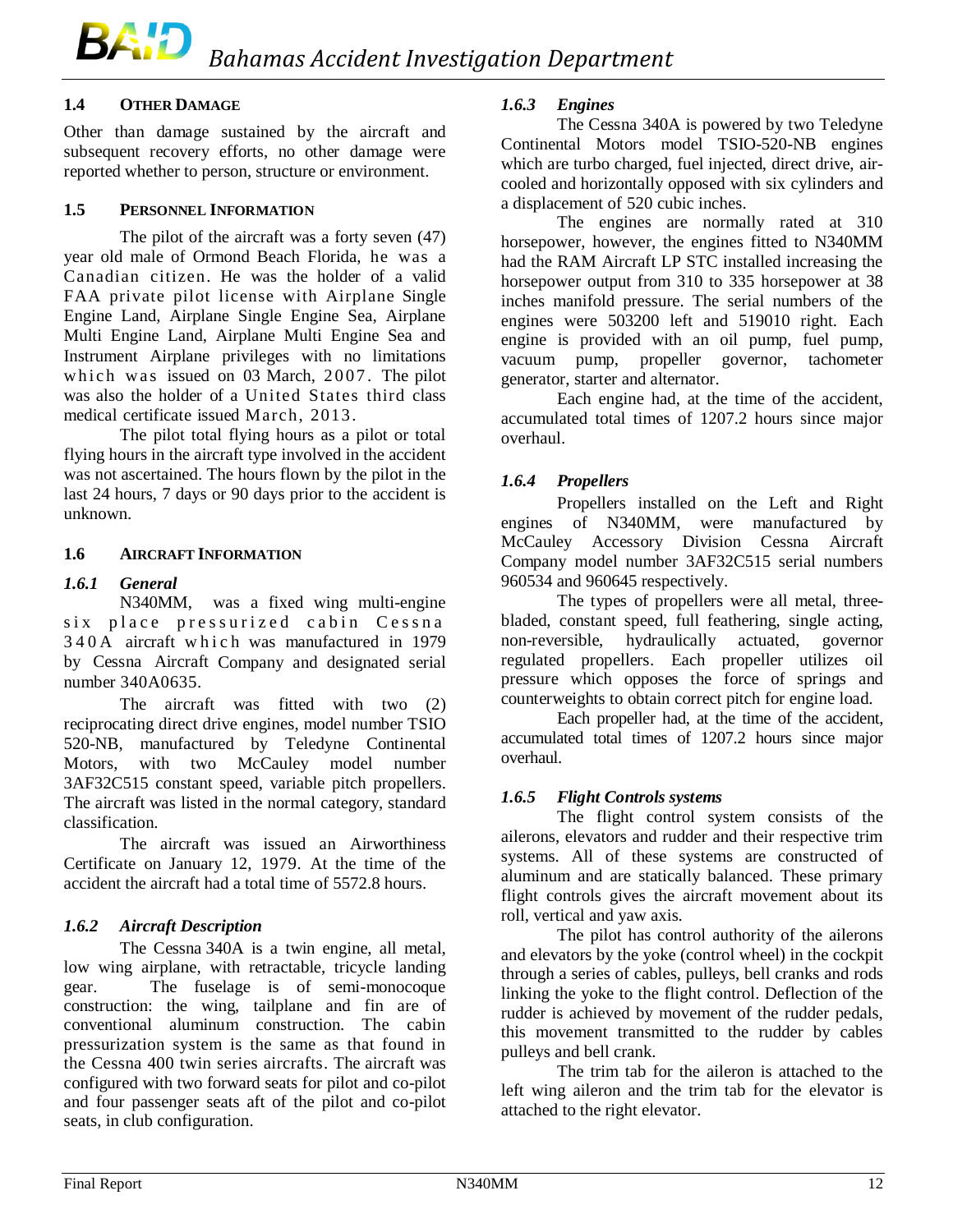#### <span id="page-12-0"></span>*1.6.6 Aircraft Fuel System*

The Cessna 340A fuel system consist of two tip tanks, which are the main tanks on this airplane, they each hold 100 gallons of useable fuel.

Then there are the auxiliary tanks located in the wings inboard of the tip tanks, these feed directly to the engines.

N340MM was also fitted with a wing locker tank in the left wing locker from which fuel is transferred to the main tanks. The main tanks alone are used for take-off and landing.

#### <span id="page-12-1"></span>*1.6.7 Maintenance History of the Aircraft*

N340MM was maintained by Rams Aviation located at 770 Airport Road #13, Ormond Beach Florida.

A review of the aircraft technical logbooks indicate consistency in the accomplishment of the required 100 hour/Annual inspections, the last of which was completed on 10-02-13 at Hobbs time 3203.5 hours.

The accumulated time on both engines and both propellers at that time was 1196.3 hours (SMOH) since major overhaul, and the aircraft total time was 5561.9 hours.

Records indicted applicable Airworthiness Directives were also complied with at the time of the last inspection. The records also indicated ATC Transponder test required by FAR 91.413 was performed by Avionics Installations Inc. of Port Orange Florida on 04-23-10, and Altimeter/Altitude Reporting/Static System test required by FAR 91.411 was performed by Volusia Aviation Inc. on 12-14-12.

Since the completion of the last 100 hr/Annual inspection and prior to the accident, maintenance records show that the battery was replaced on 08-05-14 at 3211.6 hours (Hobbs) and on 08-13-14 at 3213.2 hours (Hobbs) the #4 cylinder on the right engine and the left fuel selector were replaced.

#### <span id="page-12-2"></span>**1.7 METEOROLOGICAL INFORMATION**

Weather observations are transmitted in coordinated universal time/Zulu time (UTC/Z). Eastern Daylight Time is 4 hours behind UTC/Z time.

Bahamas Meteorological Department at the Grand Bahama International Airport issued the Bahamas Area Forecast which originated at 1421 UTC; dated August 18, 2014 valid for 12 hours.

A tropical wave was expected to move through the Bahamas with some unsettling weather. The weather in the immediate area of Freeport at the time of the accident was reported as VFR with winds of 130 degrees at 3 knots.

#### <span id="page-12-3"></span>**1.8 AIDS TO NAVIGATION**

No discrepancies with navigational aids were known or reported.

#### <span id="page-12-4"></span>**1.9 COMMUNICATIONS**

No difficulties with internal or external communications were known or reported. BAID was able to obtain a written transcript and an audio recording of communications between N340MM and Freeport Approach and Control Tower.

#### <span id="page-12-5"></span>**1.10 AERODROME INFORMATION**

Grand Bahama International Airport [\(IATA:](http://en.wikipedia.org/wiki/International_Air_Transport_Association_airport_code)  FPO, [ICAO:](http://en.wikipedia.org/wiki/International_Civil_Aviation_Organization_airport_code) MYGF), has an elevation of 7 feet above mean sea level (MSL). The coordinates are 26˚ 33' 31.27 N and 078 ˚ 41' 43.99 W.

The airport is served by runways 06/24 which is oriented northeast and southwest. 06/24 is 10,979 feet long and 150 feet wide. The runway is a paved surface and constructed of asphalt.

#### <span id="page-12-6"></span>*1.10.1 Aircraft Rescue and Firefighting*

Grand Bahama International Airport (MYGF) is privately operated and maintains a category 7 RFF facility on the airfield for all alerts on airport property.

The station houses three (3) crash trucks, one (1) Oshkosh T-3000 truck with a capacity of 3000 gallons of water and 420 gallons of foam concentrate and two (2) Oshkosh T-1500 with a capacity of 1500 gallons of water and 210 gallons of foam concentrate. One truck has a capacity of 500 pounds of dry chemical and the other has 700 pounds.

#### <span id="page-12-7"></span>*1.10.2 Air Traffic Control*

The Grand Bahama control zone is designated as Class D airspace extending upward from the surface but not including 3000 feet AMSL within a 15NM radius of Grand Bahama International Airport while the control tower is in operation.

During the hours that the control tower is not in operation the airspace becomes Class E airspace extending upward from 700 feet AGL within 15NM radius of the Grand Bahama International Airport, Bahamas.

N340MM was handled by two (2) air traffic controllers: The approach controller and the tower controller were all certified Air Traffic Control Officers. The Air traffic Control notified all relevant search and rescue, law enforcement agencies as well as the regulatory authority.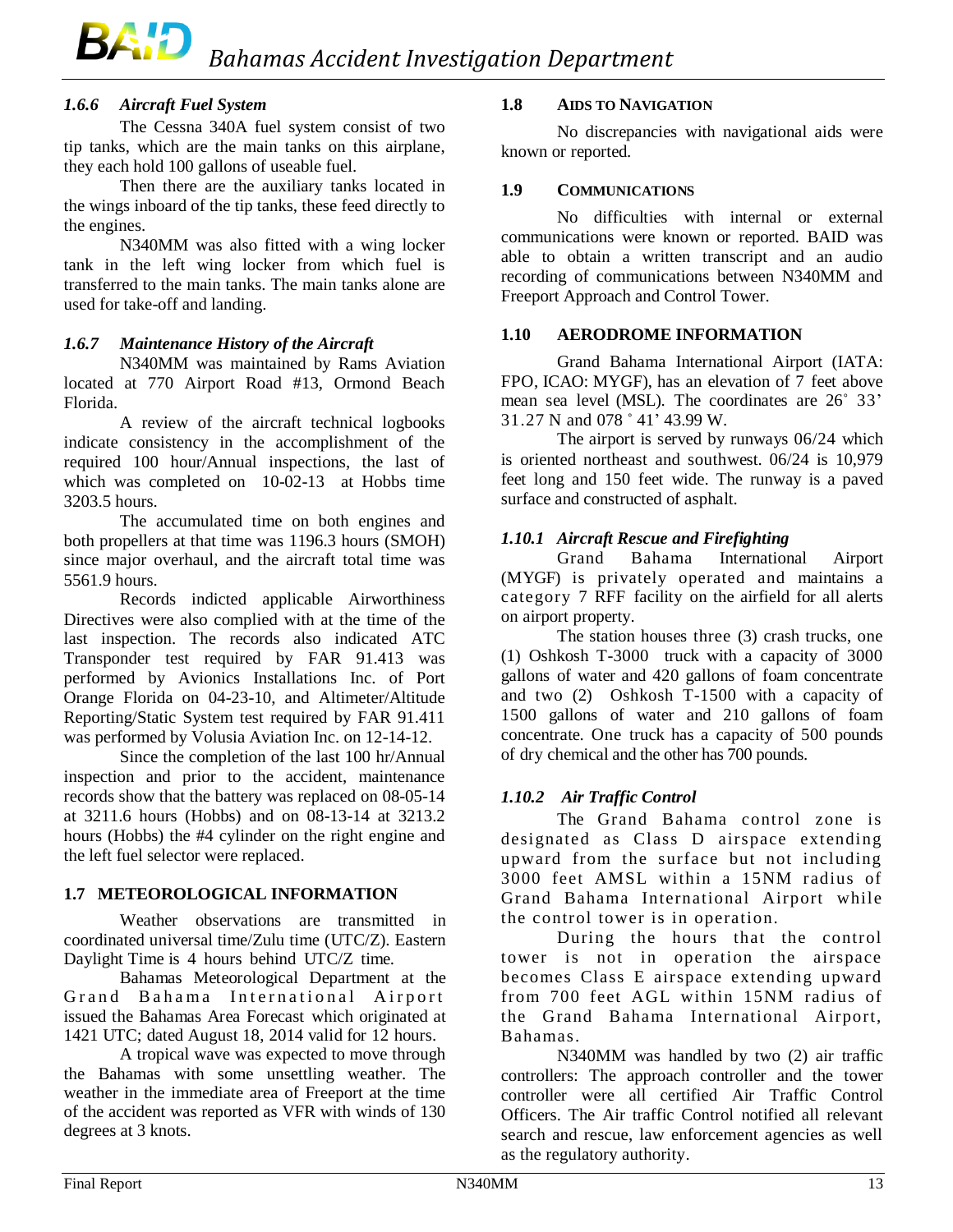#### <span id="page-13-0"></span>**1.11 FLIGHT RECORDERS**

N340MM was not fitted with a flight recorder as none was required by regulations for this type of aircraft.

#### <span id="page-13-1"></span>**1.12 WRECKAGE AND IMPACT INFO**

#### <span id="page-13-2"></span>*1.12.1 General Wreckage Description*

N340MM sustained substantial damage. The examination of the wreckage revealed that all major components (Ailerons, flaps, elevators and rudder) of the airplane were accounted for. The following was observed:

Nose structure: Nose/baggage compartment was buckled aft to the front pressure bulk head.

Wings: The right wing remained attached to the fuselage.

The left wing remained attached to the fuselage. About mid position on the left wing outboard to the wing tip was partially separated. The left wing, outbound of the left engine nacelle, was displaced upward and the leading edge was hydraulically deformed upward toward the wing front spar.

The aft fuselage was partially separated. The empennage, consisting of the vertical and both horizontal stabilizer remained attached to the aft fuselage.

The cockpit was buckled aftward. The aftward buckle was observed on the left side of the cockpit from the bottom of the airplane toward the top.

The cabin fuselage was intact with creases and tearing.

The bottoms of both wings were submerged in water during the onsite investigation.

The nose landing gear was observed submerged in water under the nose section of the airplane.

The left main landing gear was observed in the retracted position and attached to the left wing. The position of the right main landing gear was undetermined.

All the lap belts, the two point restraints, were observed with cut signatures consistent with first responders extricating the occupants from the seats.

The attitude indicator was impact damaged and read inverted 20° nose down left wing 30° low.

The following information was noted on cockpit instruments or gauges after the accident:

#### Fuel Tank Gauges

- Left Main fuel tank……Zero
- Right Main fuel tank…..Zero
- Left Auxiliary fuel gauge…..Zero
- Right Auxiliary fuel gauge...Zero

Fuel Selector Handle

- Left……Cross-feed
- Right…..Left

Fuel Selector Valve

- Left…..Off
- Right…Left

Fuel Boost Pump

- Left…..Low
- Right…Undetermined

Electrical Switch Positions

- Master battery......Off
- Left Alternator…..Off
- Right Alternator…Off
- Avionics………....Off

Lighting Switch Position

- Navigation………….On
- Rotating Beacon……On
- Strobe……………….ON

Position of the left and right magnetos of both right and left engines could not be determined.

Both Cowl Flaps and Alternate Air of both left and right engines were found in the closed position.

#### <span id="page-13-3"></span>*1.12.2 Engines*

Both engines were Teledyne Continental Motors TSIO-520-NB.

#### **Right Engine:**

The right engine remained attached to the airframe in a nose down position. Only the top half of the engine remained out of the water with the lower half submerged. The engine appeared intact with no breach or damage to the upper crankcases. The three bladed McCauley propeller was impact damaged and detached from the engine. The engine crankshaft flange remained intact. Two blades remained attached to the propeller hub with the third blade detached and the propeller hub shattered. Only impact damage was noted to the blades with crushing damage to the spinner. No significant cordwise gouging, twisting or bending was evident with the exception of trailing damage to one of the blades which remained attached to the propeller hub.

The right and left magnetos remained intact and undamaged. The ignition harness appears undamaged.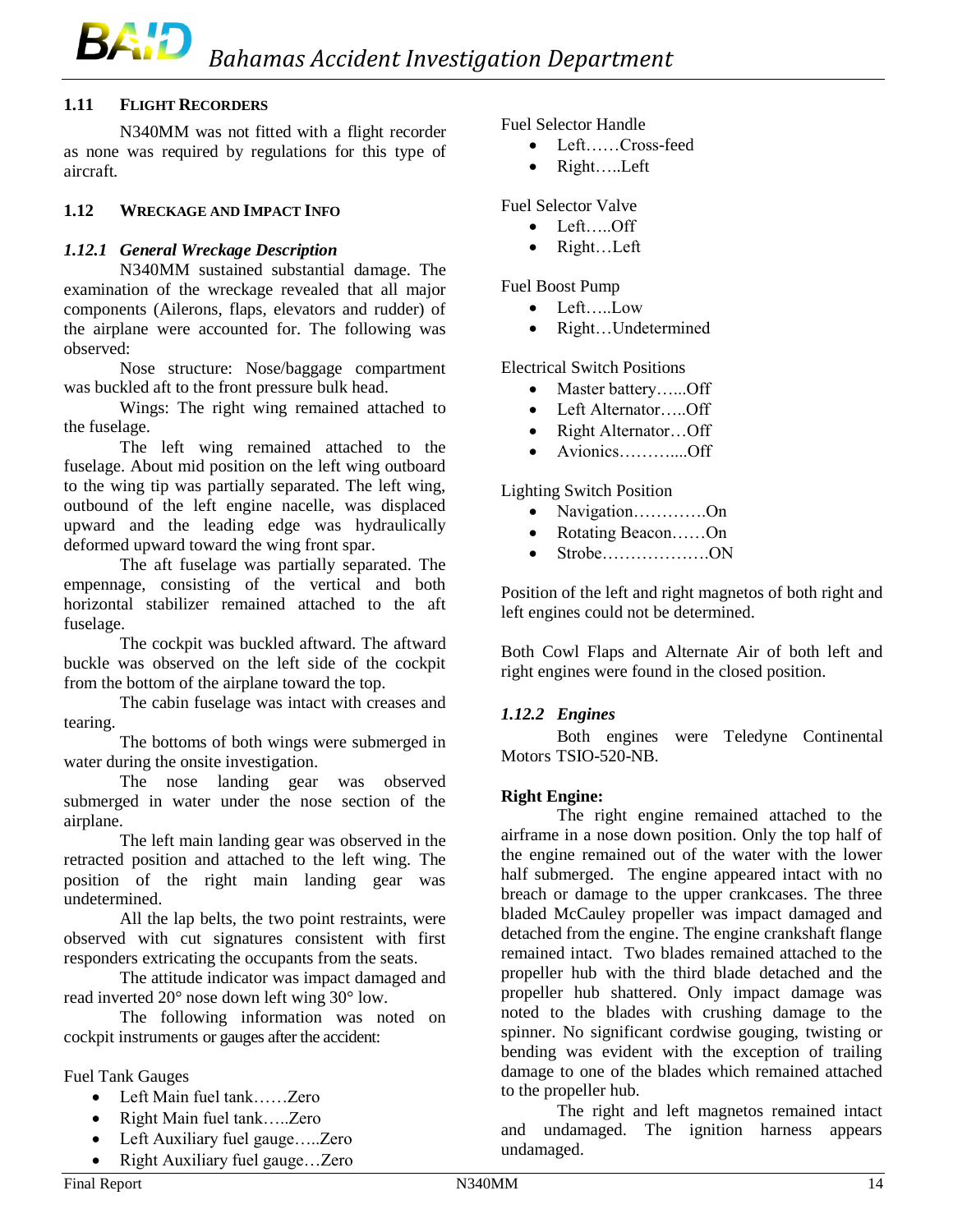The top sparkplugs remained intact and appeared undamaged.

The fuel manifold, fuel lines and GAMI fuel injectors remained in place in each of the cylinders. No damage was noted to these components. The upper deck pressure components remained in place and appeared undamaged.

The engine driven fuel pump remained intact and in place with no apparent damage.

The original engine data plate was installed over another larger plate which indicated that RAM Aircraft Engines modified the original engine increasing horsepower from 310 to 335 @ 2700 RPM.

All six cylinders remained in place and intact with no apparent impact damage. Each rocker box cover exhibited a placard indicating GAMI fuel injectors were installed.

The oil filter remained attached to the oil filter adapter but the adapter was broken and detached from the oil pump. Safety wire remained attached from the oil filter (incorrectly) to the oil cooler cross brace. The provided security tab located on the oil filter adapter was not used for securing the oil filter as provided.

The turbo charger remained attached to the airframe with the intake plenum missing exposing the compressor vanes. The compressor blades indicated rotational damage.

The engine driven vacuum pump and cooling shroud remained attached without apparent damage.

The engine driven alternator was fully submerged, but appeared to be intact and remained attached.

The engine oil rod was removed and engine oil was noted on the oil rod.

The oil cooler remained attached and appeared undamaged.

#### **Left Engine:**

The left engine was separated from the left wing engine mount and was located approximately five feet forward of the main wreckage with control cables and hoses still attached. Only a small portion of the upper engine remained out of the water with the lower portion submerged. The engine appeared intact with no breach or damage to the upper crankcases.

The three blade McCauley propeller was impact damaged and detached from the engine. A torn section of the damaged spinner remained attached to the crankshaft flange with the remaining portion attached to the propeller hub. All three propeller blades released from the hub and were scattered forward of the fuselage.

The propeller hub was shattered into several pieces. Only impact damage was noted to the blades

with crushing damage to the spinner. No significant cordwise gouging, twisting or bending was evident.

The right and left magnetos remained intact and undamaged. The ignition harness appears undamaged.

The top sparkplugs remained intact and appeared undamaged.

The fuel manifold, fuel lines and GAMI fuel injectors remained in place in each of the cylinders. No damage was noted to these components. The upper deck pressure components remained in place and appeared undamaged.

The engine driven fuel pump was submerged but impact damage was noted on the adjustment screw housing on the rear of the pump.

The original engine data plate was installed over another larger plate which indicated that RAM Aircraft Engines modified the original engine increasing horsepower from 310 to 335 @ 2700 RPM. All six cylinders remained in place and intact with no apparent impact damage except that the rocker box cover from cylinder 6 was broken and a large portion missing exposing the rocker arms and valve springs.

Each rocker box cover exhibited a placard indicating GAMI fuel injectors were installed with the exception noted on cylinder 6.

The oil filter remained attached to the oil filter adapter. Safety wire remained attached from the oil filter (incorrectly) to the oil cooler cross brace. The provided security tab located on the oil filter adapter was not used for securing the oil filter as provided.

The engine driven vacuum pump and cooling shroud remained attached without apparent damage.

The engine driven alternator was fully submerged, but appeared to be intact and remained attached.

The engine oil rod was removed and engine oil was noted on the oil rod.

The oil cooler remained attached and appeared undamaged.

#### <span id="page-14-0"></span>*1.12.3 Propellers*

The left propeller assembly flange remained attached to the engine. All three propeller blades separated from the propeller hub and were found about 15 to 20 feet in front of the airplane. No significant cord-wise scratching, twisting and bending were noted on all three propeller blades. However, gouge marks, consistent with the impact sequence, were noted on some of the blades.

The right propeller assembly separated from the engine. One blade separated from the hub. The spinner remained attached to the propeller assembly and was crushed aftward. The right propeller assembly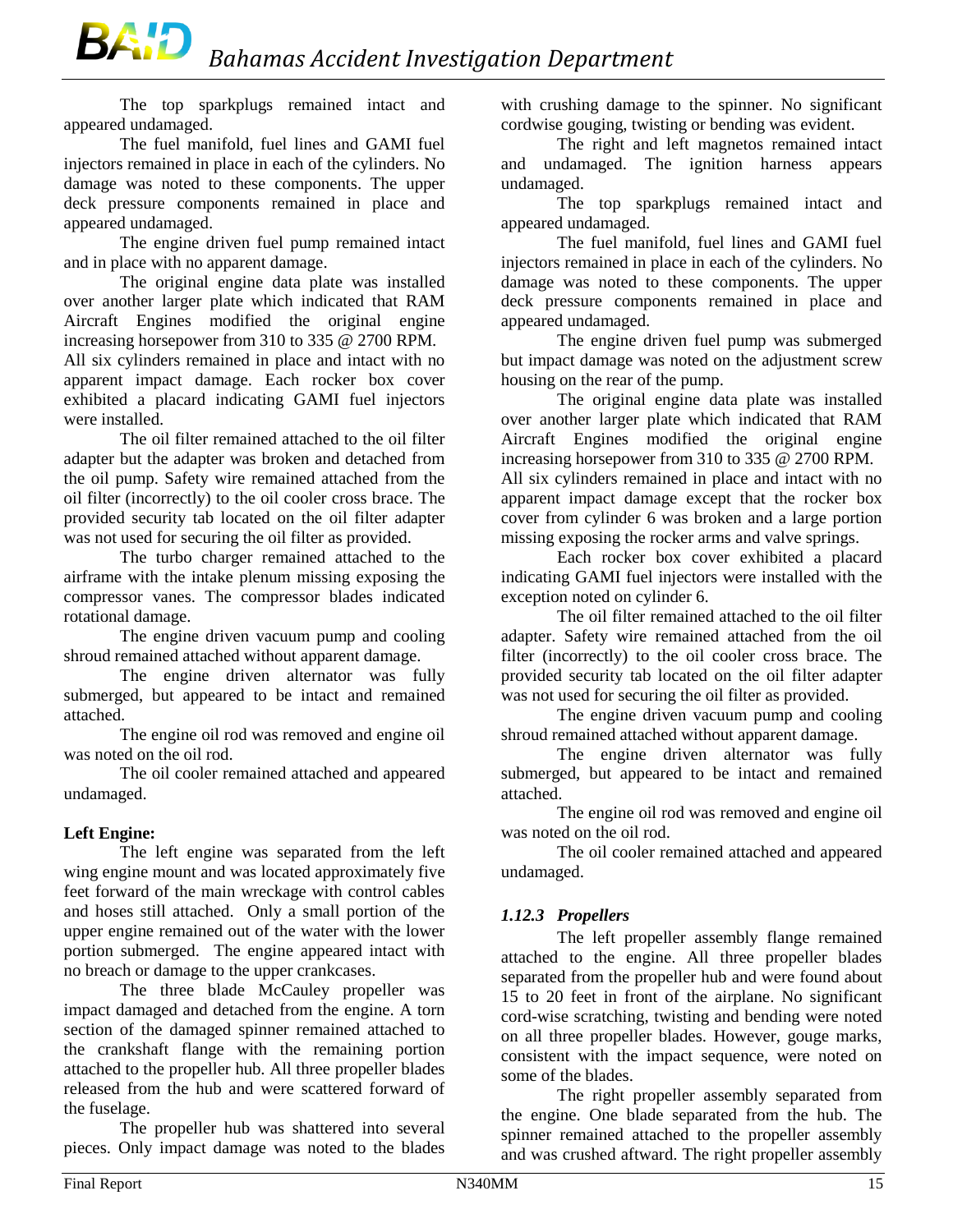was found against the airplane pressure bulkhead. No significant cord-wise scratching, twisting and bending were noted on all three propeller blades. However, gouge remarks, consistent with the impact sequence were noted on some of the blades.

#### <span id="page-15-0"></span>**1.13 MEDICAL AND PATHOLOGICAL**

The body of the pilot and three (3) passengers were recovered the day of the accident and were transported to the Morgue of the Rand Memorial Hospital for autopsies to be performed.

Specimens of liver, blood, stomach contents, urine and vitreous humor of the pilot were obtained by pathologist from the Department of Pathology at the Rand Memorial Hospital in Freeport, Grand Bahama.

The diagnostic specimen for toxicology was sent in a Federal Aviation Administration Tox-Box Kit to the Bio-aeronautical Sciences Research Laboratory at the Civil Aerospace Medical Institute (CAMI) at the Federal Aviation Administration Mike Monroney Aeronautical Center (MMAC) 6500 South MacArthur Boulevard, Oklahoma City, Oklahoma 73169 for toxicological analysis.

The analysis was to determine if there were any pre-existing disease, alcohol, drugs or any toxic substance in the pilot, which may have caused or contributed to the cause of the accident.

The results of the analysis revealed no drugs, alcohol or carbon monoxide were detected in the samples of the pilot.

#### <span id="page-15-1"></span>**1.14 FIRE**

Examination of the wreckage concluded no fire was involved pre or post crash.

#### <span id="page-15-2"></span>**1.15 SURVIVAL ASPECTS**

The impact damage evident by the destruction of the aircraft indicated the tremendous force with which the aircraft contacted the terrain, subjecting the human occupants to severe impact forces and the resulting physical trauma caused by the destruction of the aircraft was virtually non-survivable. The pilot and all passengers remained within the confines of the aircraft.

Seat 1, 2, 4 and 6 were occupied. Seats 1 and 2 were equipped with 3-point restraint systems which were used by the occupants. Seats 4 and 6 were equipped with 2-point restraints which were also used by the occupants.

All lap belts were observed with cut signatures consistent with extrication efforts. Seats 1, 2, and 6 which were occupied were all forward facing seats. Seat 4 was a rear facing seat. The aircraft was configured in the club configuration.

#### <span id="page-15-3"></span>*1.15.1 First Aid*

BASRA, RBDF and RBPF were mobilized to the site where the accident occurred.

The aircraft wreckage site was declared a "biohazard" area, and access to the site was restricted to essential personnel only. The monitoring of the site and access control was provided by the Royal Bahamas Police Force.

The procedures imposed for working in this type of environment required the BAID investigative team, including party members, to wear personal protective gear and or take special safety precautions while working on site and during post recovery teardown and analysis.

#### <span id="page-15-4"></span>**1.16 TESTS AND RESEARCH**

Left and Right Engine Analysis were conducted in the United States at Continental Motors Inc. Factory in Mobile Alabama from February  $10^{th}$  to  $12<sup>th</sup>$  2015 with Bahamas Civil Aviation oversight.

#### <span id="page-15-5"></span>*1.16.1 Engine Analysis*

The actual times on both left and r i g h t engine since date of manufacture could not be determined however, since major overhaul both engines had accumulated 1,207.3 hours according to information contained in engine logbook excerpts.

An annual inspection was completed on October 2, 2013 at 10.9 hours on the hobbs meter.

The report summary from the engine analysis of both left and right engines have determined that there were no anomalies which would have prevented either engine from producing rated horsepower.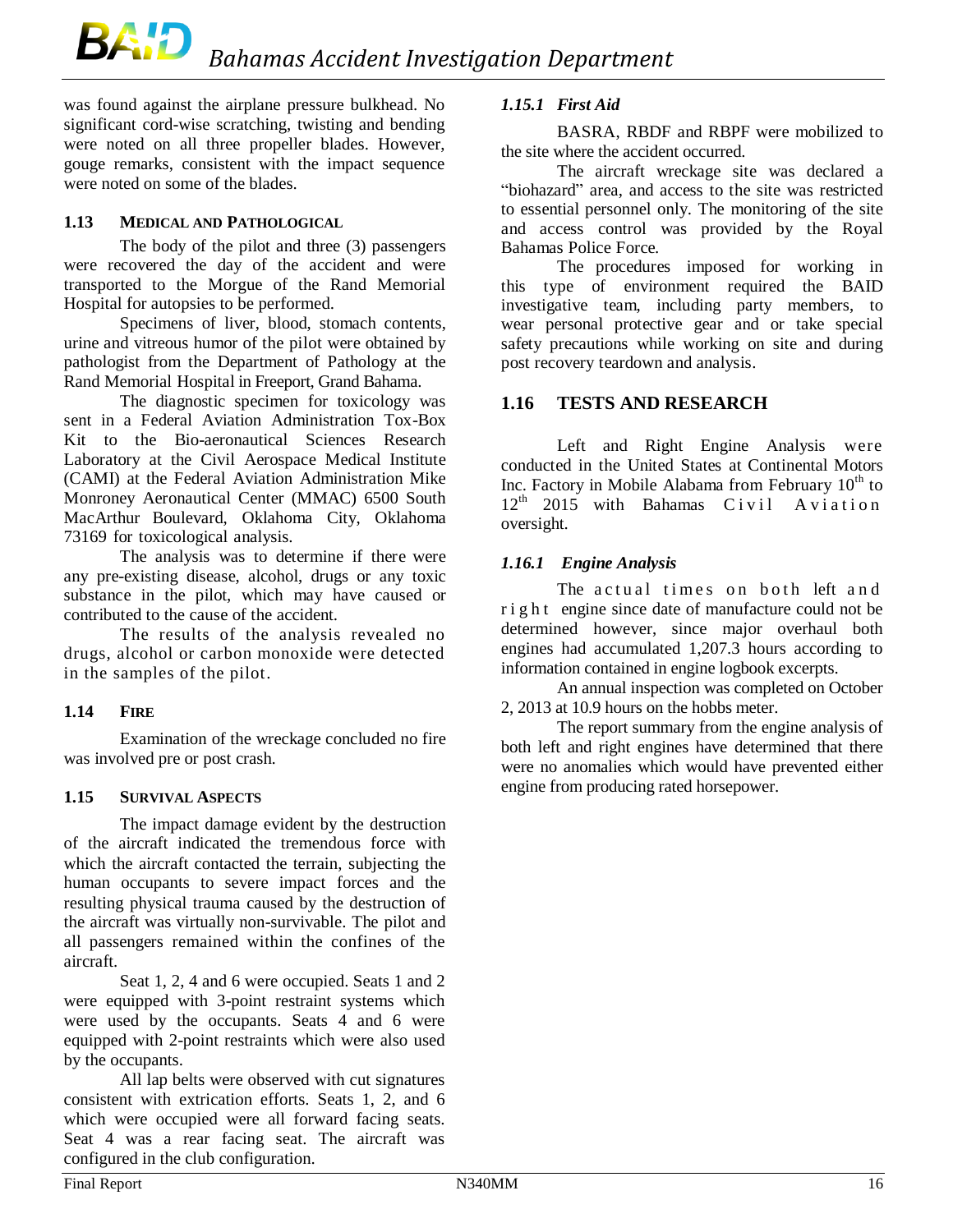#### <span id="page-16-1"></span><span id="page-16-0"></span>**2.0 ANALYSIS**

#### **2.1 OVERVIEW**

Weather conditions were not a contributing factor in this accident.

Air Traffic Control services were provided in accordance with established criteria and was not a factor in the cause of this accident.

The pilot was properly certificated and qualified for the flight.

The aircraft was maintained in accordance with maintenance procedures and FAA guidelines.

It appeared from communication logs that the controller did not fully understand what the pilot was saying as she was still giving him instructions to land despite the pilot advising that he was out of fuel.

Readings from fuel gauges post-accident confirmed the absence of fuel in any of the fuel tanks.

Additionally, first responders on the accident scene reported no smell or visual observance of any fuel at the crash scene.

Based on switch position in the aircraft it appeared the pilot was preparing the aircraft for ditching as switches such as Master Battery, Left and Right Alternator and Avionics switches were all found in the "OFF" position.

Fuel selector valve for the Left fuel tank system was found in the "OFF" position, while the Right fuel tank selector valve was found selected to the "Left tank."

Fuel selector handle for the Left fuel tank was found in the "Cross-feed" position while the Right fuel selector handle was found to the Left tank position.

Based on the position of the fuel selector position it appears the pilot was searching all tanks, trying to find fuel from any tank that would possibly have remaining fuel.

It could not be determined where in the process this searching for fuel began.

It appears that the pilot was distracted trying to find fuel, and in his search, allowed the aircraft to stall and roll inverted, nose over, down and to the left. The extensive damage to the left wing and the nose confirms this condition. Additionally, the attitude indicator was found with readings of inverted 20 degrees nose down, left wing 30 degrees low.

Upon initial transmission to Freeport Tower, N340MM reported "7 miles out and out of fuel" and the fact that they were "dead-sticking" it in.

At the time of that transmission N340MM reported an altitude of 1,500 feet.

It appears ATC did not comprehend the situation reported by N340MM, as they only understood him to say he was seven miles at which

time they requested his altitude, which he replied "one thousand five hundred, zero mike mike doesn't look we're gonna..….." At this point ATC issued landing instructions behind a departing aircraft which 340MM acknowledged and confirmed his landing instructions.

At no point did N340MM declare an emergency. He advised ATC that "we are going to be in the water about ah five miles north of the air….." This was the last transmission made to ATC.

It appeared that this last transmission was what alerted ATC to the predicament of the aircraft as they requested him to repeat his last transmission. However, subsequent calls to N340MM went unanswered.

#### <span id="page-16-2"></span>**3.0 CONCLUSIONS**

#### <span id="page-16-3"></span>**3.1 FINDINGS**

- Weather was not a factor in this accident.
- ATC was not a factor in this investigation.
- The pilot was properly certificated and qualified for the flight.
- The aircraft was properly certificated in accordance with the existing regulations.
- The aircraft was properly maintained in accordance with applicable regulations.
- The pilot advised ATC that he was out of fuel
- The pilot did not declare an emergency or made it known to ATC the urgency of his predicament.
- The aircraft was stalled and became inverted and crashed nose first to the left. The extensive damages occurring to the left wing and nose of the aircraft confirm this.
- ATC did not fully realize the predicament the pilot was in.
- Engine Analysis performed by Continental Motors determined that there were no anomalies which would have prevented the engines ability to produce rated horsepower.

#### <span id="page-16-4"></span>**3.2 PROBABLE CAUSE**

The probable cause of this accident has been determined as a lack of situational awareness resulting in a stalled condition and loss of control while attempting to remedy a fuel exhaustion condition at a very low altitude.

#### <span id="page-16-5"></span>**3.3 CONTRIBUTING FACTORS**

- The pilot's incorrect fuel calculations which resulted in fuel exhaustion to both engines.
- Stalled aircraft
- Loss of situational awareness